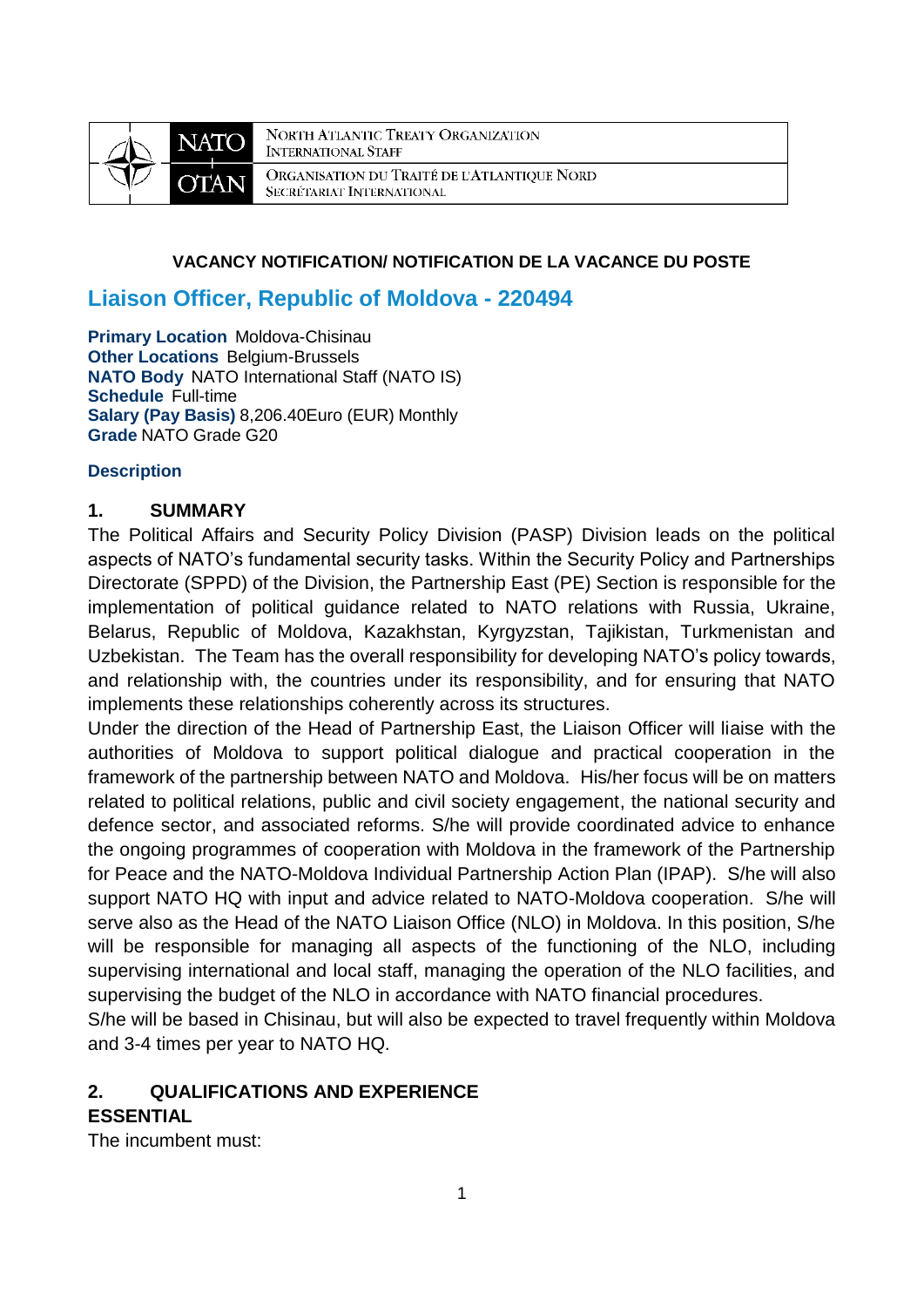- possess a University degree from an institute of recognised standing, preferably in the field of political science, international relations, security studies, or another relevant discipline;
- have excellent knowledge of international affairs and defence policy issues;
- have at least 8 years' related professional experience in defence and security matters, including experience in planning, implementing, monitoring and assessing a broad range of defence and security sector activities;
- have excellent communication skills, both orally and in writing, and be able to draft clearly and concisely in at least one of NATO's official languages (English /French);
- demonstrate sound political judgment and strong analytical skills;
- have recent experience leading a diverse team using sound management practices;
- have experience in programme/project management; including setting strategic priorities and developing and implementing workplans;
- possess previous experience working in a diplomatic or liaison capacity and engaging with government officials at a senior level;
- possess the following minimum levels of NATO's official languages (English/French): V ("Advanced") in one; I ("Beginner") in the other;
- be able to travel when needed.

## **DESIRABLE**

The following would be considered an advantage:

- a Master's degree from an institute of recognised standing, preferably in the field of political science, international relations, security studies, or another relevant discipline;
- have a good understanding of regional security issues;
- have a good understanding of NATO partnership cooperation programmes and the tools and mechanisms associated with them;
- a good working knowledge of Romanian and/or Russian;
- previous experience in posts requiring public speaking and media engagement skills;
- flexibility to work outside of normal working hours, when necessary.

## **3. MAIN ACCOUNTABILITIES**

#### **Expertise Development**

Contribute to the provision of advice and assistance to senior NATO officials and staff officers. Set standards for and supervise the creation and submission of regular reports on political-military developments to HQ. Provide periodic briefings to the Partnerships and Cooperative Security Committee (PCSC) and other committees at NATO HQ on political developments, as well as NLO operations, in particular its advisory role to Moldovan institutions. Provide consolidated expert advice on NATO programmes and activities in Moldova.

#### **Financial Management**

Plan and manage the execution of the NATO Liaison Office Budget in accordance with NATO's financial procedures. Act as NATO's contracting officer in Moldova responsible for local supervision and signature authority on local contracts for the NLO and other programmes as required, in coordination with the PASP Budget Officer and the Office of Financial Control. Supervise banking transactions, contracting, and payment processes for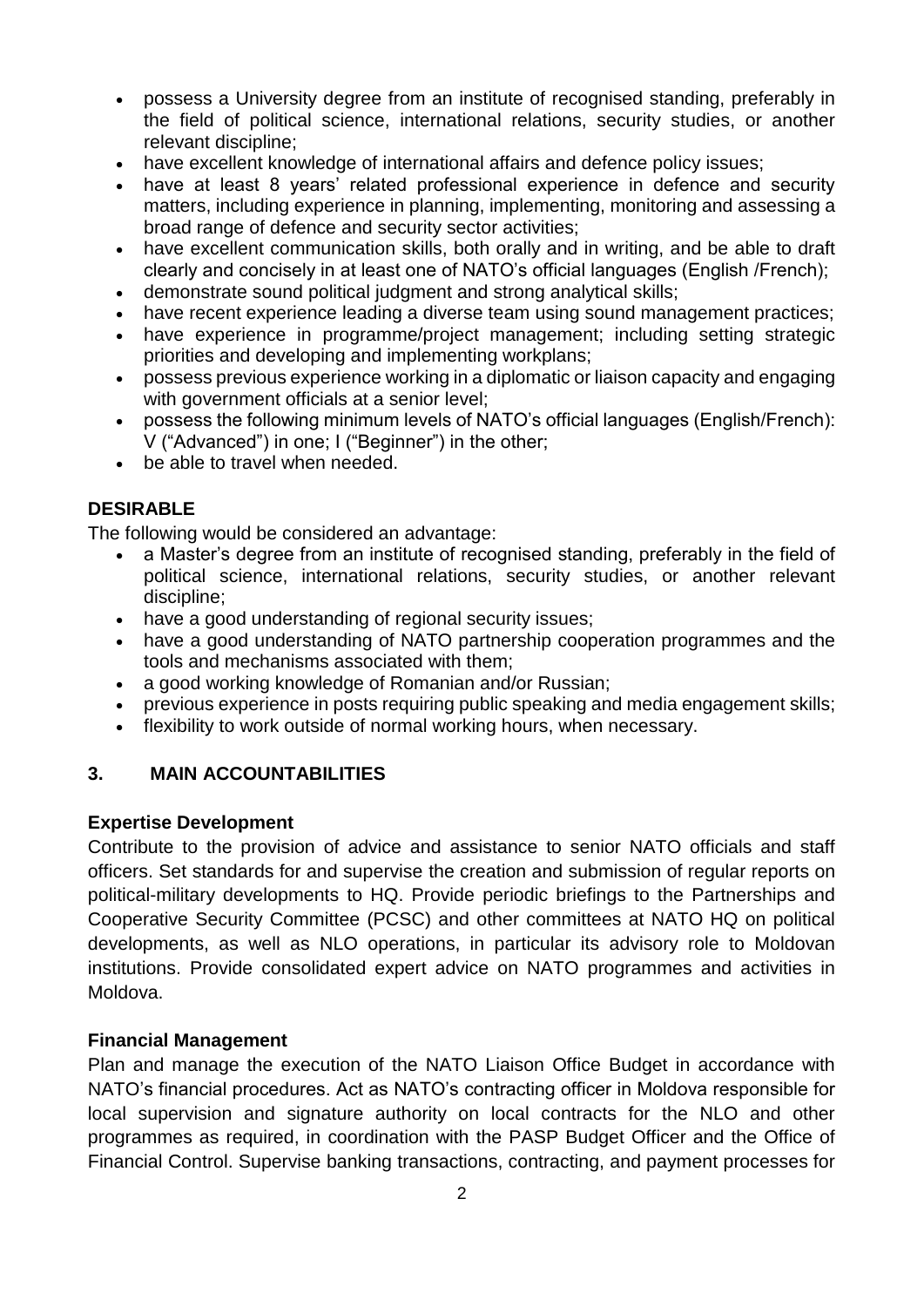operational and organizational expenditures. Supervise the bookkeeping process and the creation and submission of monthly budget reports to NATO HQ. Produce annual and semiannual budget projections. Coordinate with the Office of Financial Control to ensure accountability and compliance with NATO financial regulations.

#### **Knowledge Management**

Monitor and analyse political, security, and other relevant developments in Moldova and the broader region. Advise NATO HQ on their implications for Alliance policies. Facilitate information-sharing, with discretion, with a view to transferring knowledge across PASP and with key external interlocutors. Ensure that knowledge is maintained and available.

#### **Policy Development**

Provide policy recommendations related to the NATO-Moldova partnership and regional security. Manage NLO staff in providing advice and assistance to Moldova in implementing the cooperation programmes with NATO, and develop ideas for new areas of assistance and cooperation. Advise NATO HQ on implementation of the Individual Partnership Action Plan (IPAP) and other NATO partnership activities in Moldova.

#### **Project Management**

In coordination with NATO HQ, support the development and implementation of the NATO-Moldova partnership goals and objectives, including partnership programmes and activities. Oversee the delivery and assume overall responsibility for an array of programmes and projects that reform in the security and defence sector. Assess risk and propose mitigation strategies. Maintain accountability of NLO property. Plan and manage office space utilization. Supervise physical security requirements of the NLO in coordination with the NATO Office of Security (NOS), and maintain awareness of potential threats to NLO personnel.

#### **Planning and Execution**

Plan, execute, and participate in public diplomacy events on behalf of NATO. Manage the NLO relationship with local media outlets and with civil society to explain NATO's role and policies. Provide media interviews related to NATO partnership activities as required in coordination with the NATO Press Office and other relevant stakeholders in NATO HQ.

#### **Stakeholder Management**

Act as head of a diplomatically accredited organization in Moldova and as represent NATO in engagements with Moldovan officials and with civil society organizations. Establish a network of contacts at the equivalent levels of government and parliament in Moldova, as well as with Allied embassies, international organisations, and non-governmental organisations. Communicate NATO's viewpoint, activities, and expectations to the appropriate stakeholders and seek to secure their buy-in to NATO's activities. Liaise with Moldovan security and defence officials, Chisinau-based members of Allied representations, NATO authorities, professional development institutions, civil society, and other relevant stakeholders. Supervise NLO personnel in the establishment of their own networks at the appropriate levels. Ensure effective communication and joint work between the various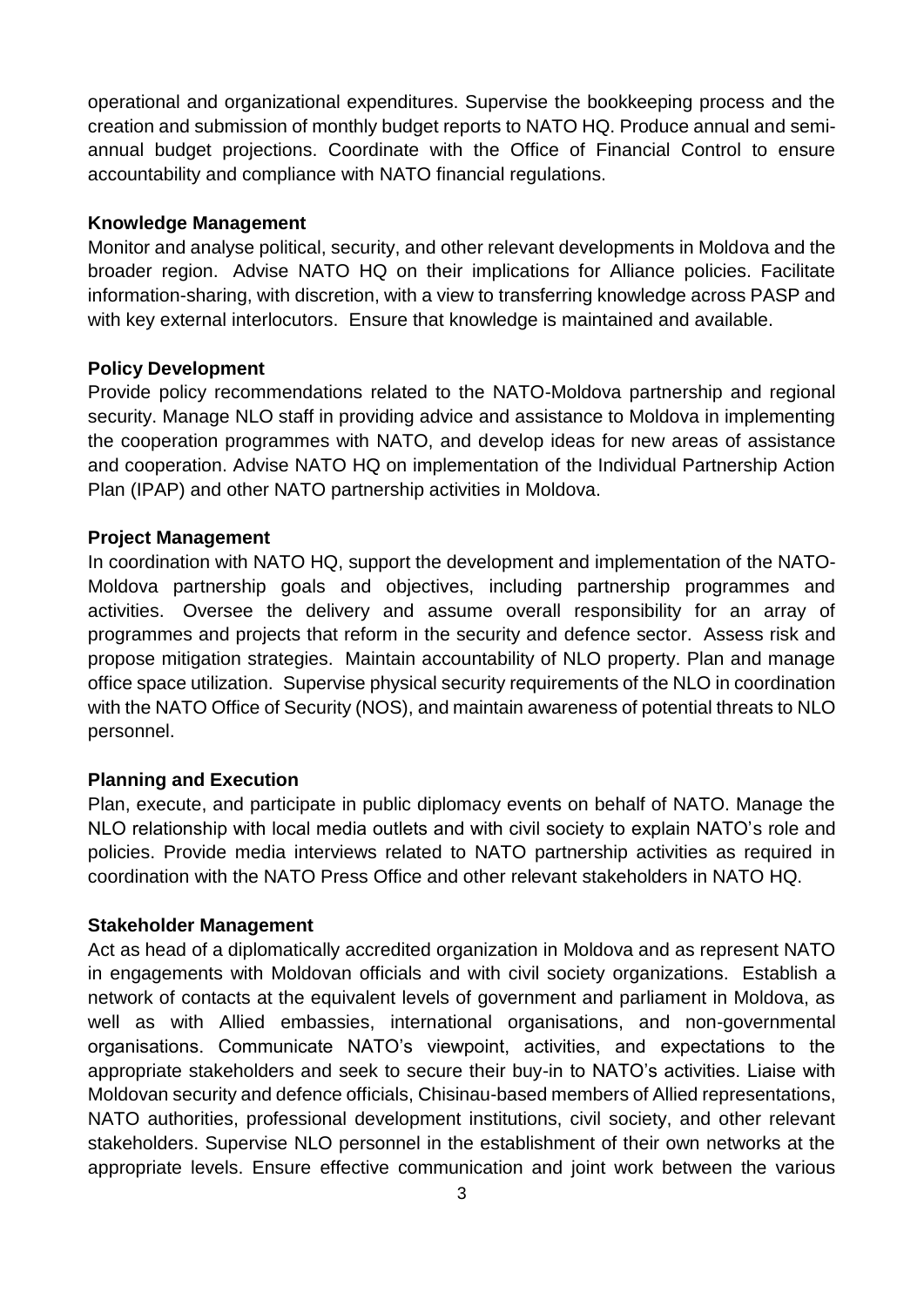NATO personnel active in Moldova. Promote team spirit, transparency, flexibility, and collegiality and ensure full cooperation and transparency within the NLO and between the NLO and stakeholders in Moldova and in NATO HQ.

### **People Management**

Supervise the work of staff, including Allied Voluntary National Contributions and locally engaged staff, in accordance with NATO-wide standards and the PASP Standing Operating Procedures. Adhere to sound and inclusive management principles, and provide mentoring, coaching, and training opportunities, as well as regular feedback on performance. Be available to offer guidance at critical moments. Coordinate with the Government of Moldova on all issues regarding the accreditation of NATO personnel assigned in Moldova in accordance with the NATO-Moldova bilateral agreement. Provide policy guidance and oversight to NATO personnel in Moldova.

Perform any other related duty as assigned.

# **4. INTERRELATIONSHIPS**

The incumbent reports to the Head of Partnership East in the Political Affairs and Security Policy DivisionS/he oversees the distribution of work within the NATO Liaison Office, enabling expert and support staff to carry out work on a relatively autonomous basis. S/he interacts regularly with other NATO programmes active in the region in order to provide political advice and assistance.

Direct reports: approximately 5, depending on VNC staffing levels and locally-hired personnel.

Indirect reports: N/a.

## **5. COMPETENCIES**

The incumbent must demonstrate:

- Achievement: Creates own measures of excellence and improves performance;
- Analytical Thinking: Sees multiple relationships:
- Clarity and Accuracy: Monitors others' work for clarity;
- Conceptual Thinking: Applies learned concepts;
- Customer Service Orientation: Makes things better for the customer, addressing underlying customer needs;
- Impact and Influence: Uses indirect influence;
- Initiative: Is decisive in a time-sensitive situation;
- Teamwork: Solicits input and encourages others.

## **6. CONTRACT**

#### **Contract to be offered to the successful applicant (if non-seconded): Definite duration contract of three years; possibility of renewal for up to three years.**

Contract clause applicable:

As employment in this post is required for a limited period, the successful applicant will be offered a definite duration contract of 3 years' duration, which, if required, may be renewed for a further period of up to 3 years.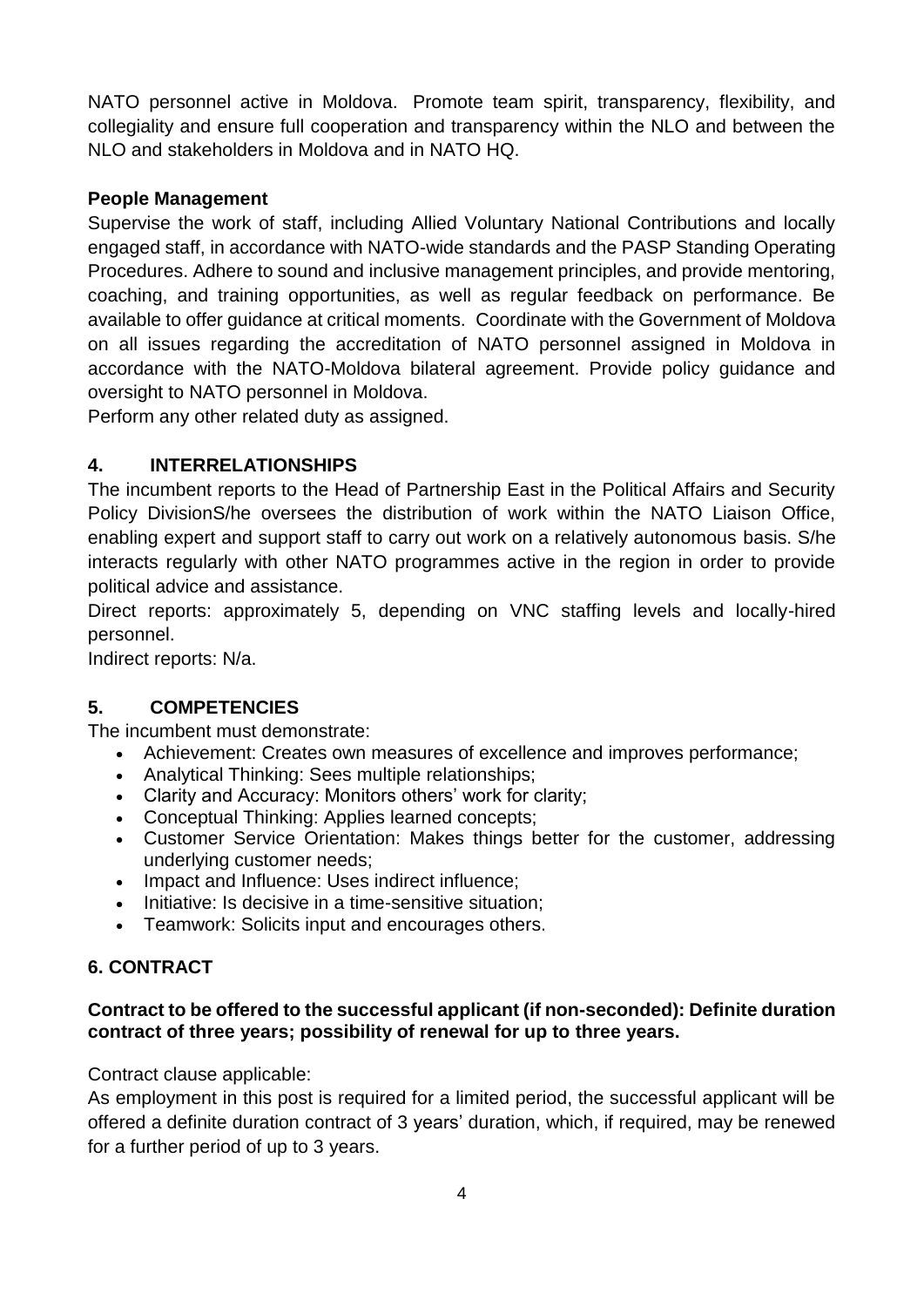If the successful applicant is seconded from the national administration of one of NATO's member States, a 3 years definite duration contract will be offered, which may be renewed for a further period of up to 3 years if required, and subject also to the agreement of the national authority concerned.

Serving staff will be offered a contract in accordance with the NATO Civilian Personnel Régulations.

# **7. RECRUITMENT PROCESS**

Please note that we can only accept applications from nationals of NATO member countries. Applications must be submitted using e-recruitment system, as applicable:

- For NATO civilian staff members only: please apply via the internal recruitment portal [\(link\)](https://nato.taleo.net/careersection/1/jobsearch.ftl?lang=en);
- For all other applications: www.nato.int/recruitment

------------------------------------------------------------------------------------------------------------------------

Please note that the competition for this post is provisionally scheduled as follows:

Pre-selection testing beginning of August (online);

Final selection mid-September (online).

------------------------------------------------------------------------------------------------------------------------

Please note that at the time of the interviews, candidates will be asked to provide evidence of their education and professional experience as relevant for this vacancy.

Appointment will be subject to receipt of a security clearance (provided by the national Authorities of the selected candidate) and approval of the candidate's medical file by the NATO Medical Adviser.

More information about the recruitment process and conditions of employment, can be found at our website (http://www.nato.int/cps/en/natolive/recruit-hq-e.htm)

Appointment will be subject to receipt of a security clearance (provided by the national Authorities of the selected candidate), approval of the candidate's medical file by the NATO Medical Adviser and the successful completion of the accreditation and notification process by the relevant authorities.

# **8. ADDITIONAL INFORMATION**

NATO is committed to diversity and inclusion, and strives to provide equal access to employment, advancement and retention, independent of gender, age, nationality, ethnic origin, religion or belief, cultural background, sexual orientation, and disability. NATO welcomes applications of nationals from all member Nations, and strongly encourages women to apply.

Building Integrity is a key element of NATO's core tasks. As an employer, NATO values commitment to the principles of integrity, transparency and accountability in accordance with international norms and practices established for the defence and related security sector. Selected candidates are expected to be role models of integrity, and to promote good governance through ongoing efforts in their work.

Due to the broad interest in NATO and the large number of potential candidates, telephone or e-mail enquiries cannot be dealt with.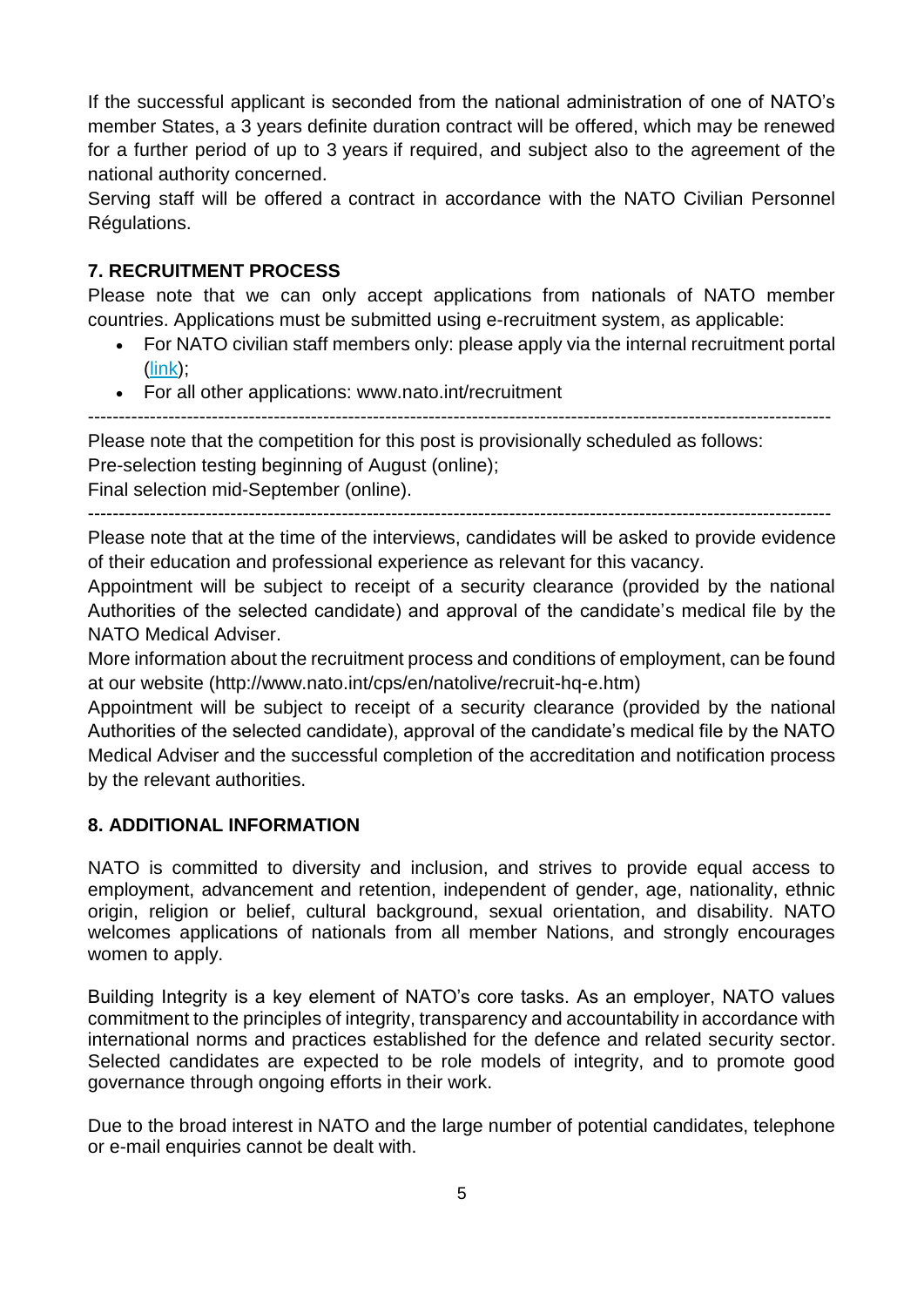Applicants who are not successful in this competition may be offered an appointment to another post of a similar nature, albeit at the same or a lower grade, provided they meet the necessary requirements.

The nature of this position may require the staff member at times to be called upon to travel for work and/or to work outside normal office hours.

The organization offers several work-life policies including Teleworking and Flexible Working arrangements (Flexitime) subject to business requirements.

Please note that the International Staff at NATO Headquarters in Brussels, Belgium is a non-smoking environment.

For information about the NATO Single Salary Scale (Grading, Allowances, etc.) please visit our [website.](https://www.nato.int/cps/en/natolive/86790.htm) Detailed data is available under the Salary and Benefits tab.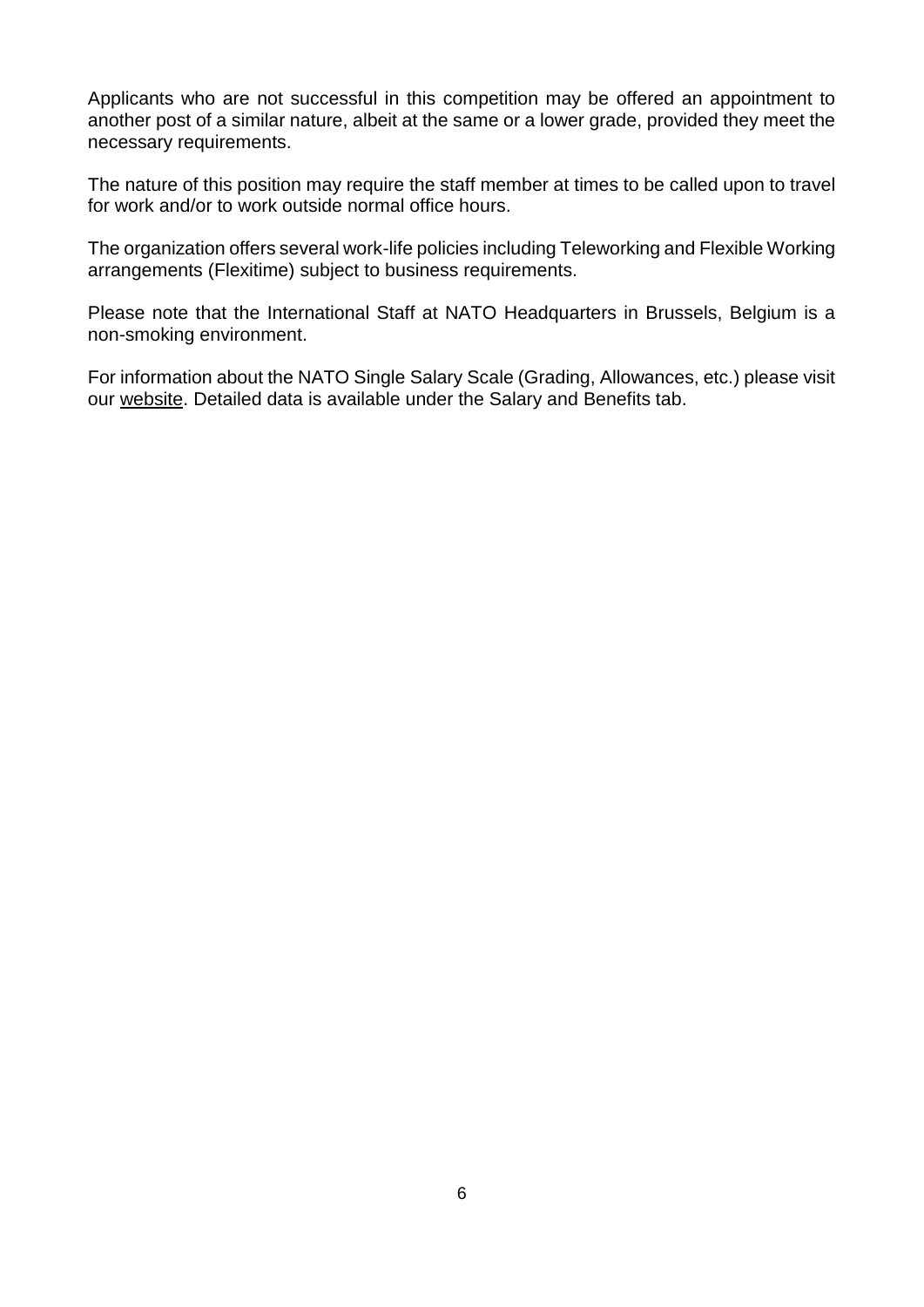# **Agent de liaison (République de Moldova) - 220494**

**Emplacement principal** Moldova-Chisinau **Autres emplacements** Belgique-Bruxelles **Organisation** OTAN SI **Horaire** Temps plein **Salaire (Base de paie)** 8 206,40Euro (EUR) Mensuelle **Grade** NATO Grade G20

#### **Description**

#### **1. RÉSUMÉ**

La Division Affaires politiques et politique de sécurité (PASP) est responsable au premier chef des aspects politiques des tâches de sécurité fondamentales de l'OTAN. Au sein de la Direction Politique de sécurité et partenariats (SPP) de cette division, la Section Partenariat oriental est chargée de la mise en œuvre des orientations politiques relatives aux relations de l'OTAN avec la Russie, l'Ukraine, le Bélarus, la République de Moldova, le Kazakhstan, le Kirghizistan, le Tadjikistan, le Turkménistan et l'Ouzbékistan. Cette section a pour responsabilité générale d'élaborer la politique de l'OTAN à l'égard des pays relevant de ses attributions, de développer des relations avec ceux-ci, et de veiller à ce que l'OTAN mette en œuvre ces relations de manière cohérente dans toutes ses structures.

Sous la direction de la/du chef de la Section Partenariat oriental, l'agent de liaison entretient des contacts avec les autorités moldoves à l'appui du dialogue politique et de la coopération pratique qui s'exerce dans le cadre du partenariat entre l'OTAN et la République de Moldova. Elle/Il s'occupe principalement des questions ayant trait aux relations politiques, aux interactions avec le public et la société civile, au secteur de la sécurité nationale et de la défense ainsi qu'aux réformes s'y rapportant. Elle/II donne des avis coordonnés afin d'améliorer les programmes de coopération en cours avec la République de Moldova dans le cadre du Partenariat pour la paix et du plan d'action individuel pour le partenariat (IPAP) mis en place entre l'OTAN et ce pays. Elle/Il facilite le travail des services du siège de l'OTAN en leur fournissant des contributions et des avis concernant la coopération entre l'Organisation et la République de Moldova. Elle/Il assume en outre la fonction de chef du Bureau de liaison de l'OTAN (NLO) établi dans le pays. En cette qualité, elle/il est chargé(e) de gérer tous les aspects du fonctionnement du NLO, et notamment de superviser le travail du personnel international et du personnel local, de gérer le fonctionnement des installations du NLO et de superviser le budget du NLO dans le respect des procédures financières de l'OTAN.

Elle/Il est basé(e) à Chisinau, mais peut être amené(e) à effectuer fréquemment des déplacements en République de Moldova et à se rendre trois à quatre fois par an au siège de l'OTAN.

## **2. QUALIFICATIONS ET EXPÉRIENCE**

#### **ACQUIS ESSENTIELS**

La/Le titulaire du poste doit :

- être diplômé(e) d'un établissement universitaire de valeur reconnue, de préférence dans le domaine des sciences politiques, des relations internationales, des études de sécurité ou dans une autre discipline pertinente ;
- avoir une excellente connaissance des affaires internationales et des questions de politique de défense ;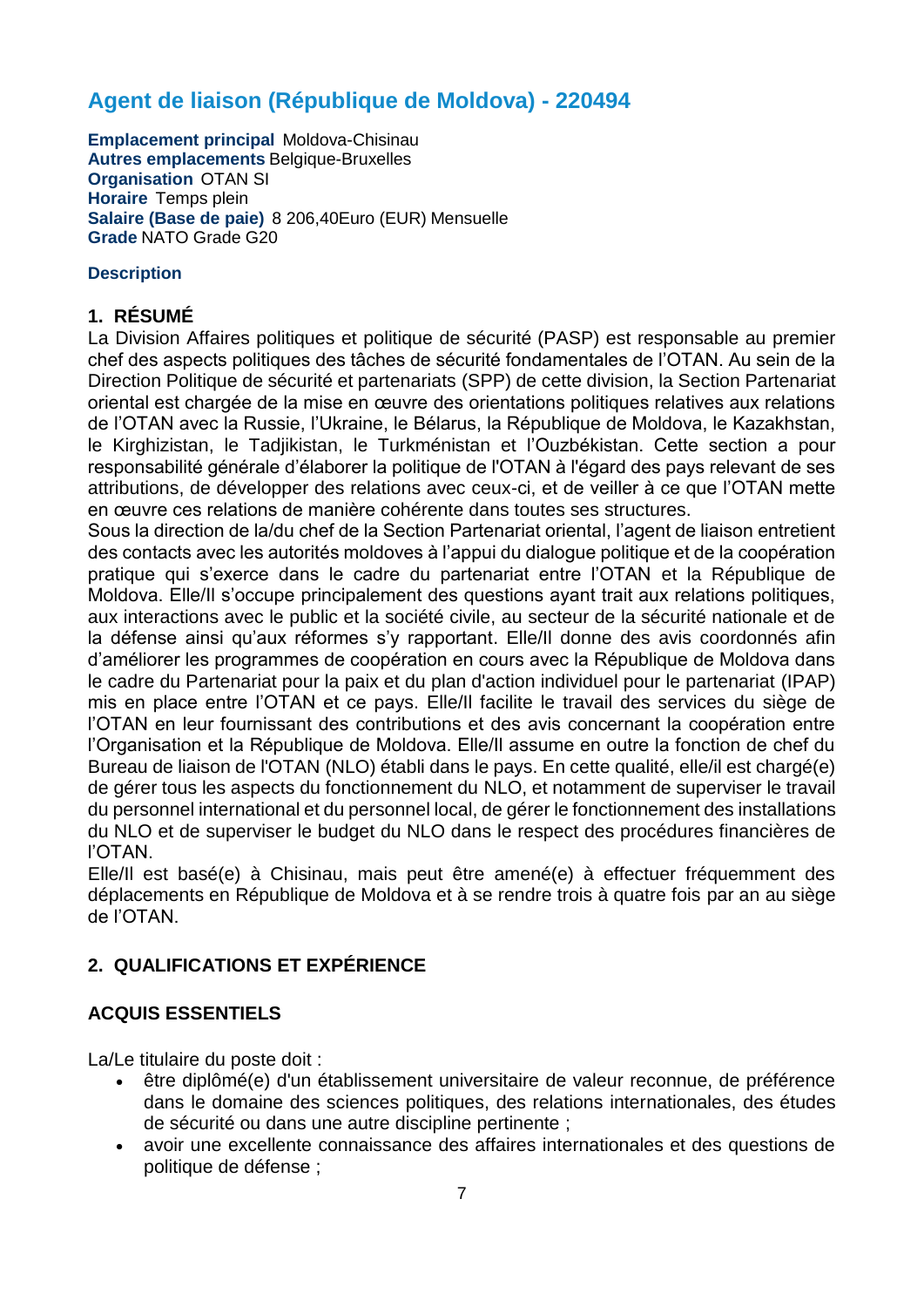- avoir au moins huit années d'expérience professionnelle dans le domaine de la défense et de la sécurité, et notamment une expérience de la planification, de la mise en œuvre, de la supervision et de l'évaluation d'un large éventail d'activités dans le secteur de la défense et de la sécurité ;
- avoir d'excellentes compétences de communication, tant à l'oral qu'à l'écrit, et être capable de rédiger de façon claire et concise dans au moins une des deux langues officielles de l'OTAN (anglais/français) ;
- faire preuve d'un jugement politique avisé et avoir d'excellentes capacités d'analyse ;
- avoir dirigé récemment une équipe composée de profils divers en ayant utilisé de saines pratiques de gestion ;
- avoir l'expérience de la gestion de programme et/ou de projet, notamment de la fixation de priorités stratégiques ainsi que de l'établissement et de la mise en œuvre de plans de travail ;
- avoir l'expérience de fonctions diplomatiques ou de liaison et l'expérience des contacts avec des responsables gouvernementaux à un niveau élevé ;
- avoir au minimum le niveau de compétence V (« avancé ») dans l'une des deux langues officielles de l'OTAN (anglais/français) et le niveau I (« débutant ») dans l'autre ;
- être en mesure d'effectuer des déplacements selon les besoins.

# **ACQUIS SOUHAITABLES**

Seraient considérés comme autant d'atouts :

- un diplôme d'études supérieures de 2<sup>e</sup> cycle (master) délivré par un établissement de valeur reconnue, de préférence dans le domaine des sciences politiques, des relations internationales, des études de sécurité ou dans une autre discipline pertinente ;
- une bonne compréhension des questions de sécurité régionale ;
- une bonne compréhension des programmes OTAN de coopération partenariale ainsi que des outils et mécanismes s'y rapportant ;
- une bonne connaissance pratique du roumain et/ou du russe ;
- l'expérience de fonctions exigeant des aptitudes à la prise de parole en public et des capacités d'interaction avec les médias ;
- la possibilité de travailler en dehors des heures normales de service, selon les besoins.

# **3. RESPONSABILITÉS PRINCIPALES**

**Voir la version anglaise.**

## **4. STRUCTURE ET LIAISONS**

La/Le titulaire du poste relève de la/du chef de la Section Partenariat oriental de la Division PASP. Elle/Il supervise la répartition des tâches au sein du NLO, en donnant au personnel spécialisé et au personnel de soutien la possibilité de travailler de manière relativement autonome. Elle/Il interagit régulièrement avec les responsables d'autres programmes de l'OTAN travaillant dans la région en vue de la fourniture d'avis politiques et d'une assistance.

Nombre de subordonné(e)s direct(e)s : environ cinq, en fonction du nombre de contributions nationales volontaires fournies et de membres du personnel à statut local.

Nombre de subordonné(e)s indirect(e)s : sans objet.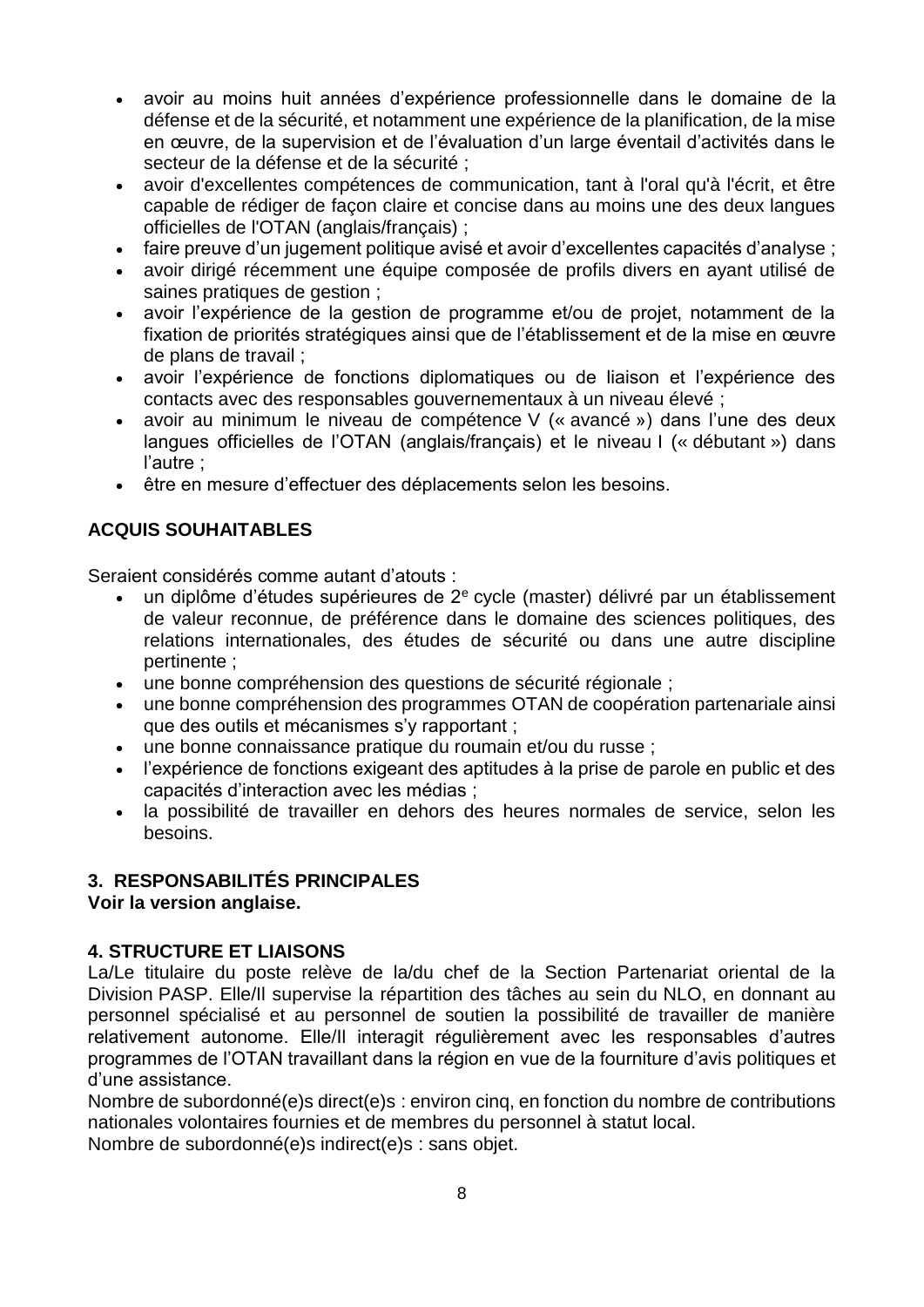# **5. COMPÉTENCES**

La/Le titulaire du poste doit faire preuve des compétences suivantes :

- Recherche de l'excellence : crée ses propres critères d'excellence et améliore les performances.
- Réflexion analytique : discerne les relations multiples.
- Clarté et précision : contrôle le travail d'autres personnes dans une optique de clarté.
- Réflexion conceptuelle : applique les concepts acquis.
- Souci du service au client : améliore la situation pour le client en répondant à ses besoins fondamentaux.
- Persuasion et influence : a recours à des techniques d'influence indirectes.
- Initiative : fait preuve de décision dans les situations où il faut agir sans attendre.
- Travail en équipe : sollicite des contributions et encourage les autres.

#### **6. CONTRAT**

#### *Contrat proposé (hors détachement) : contrat d'une durée déterminée de trois ans, renouvelable pour une période de trois ans maximum.*

Clause contractuelle applicable :

Ce poste est requis pour une période limitée. La personne retenue se verra dès lors offrir un contrat d'une durée déterminée de 3 ans , qui pourra être reconduit pour une période de 3 ans maximum si le projet le nécessite.

Si la personne retenue est détachée de l'administration d'un État membre de l'OTAN, elle se verra offrir un contrat d'une durée déterminée de 3 ans, qui, si le projet le nécessite et sous réserve de l'accord des autorités nationales concernées, pourra être reconduit pour une période de 3 ans maximum.

Les agents en fonction se verront offrir un contrat conforme aux dispositions du Règlement du personnel civil de l'OTAN.

## **7. PROCESSUS DE RECRUTEMENT**

On notera que seules les candidatures de ressortissant(e)s de pays de l'OTAN pourront être acceptées.

Les candidatures doivent être soumises via l'un des liens suivants :

- Pour les membres du personnel civil de l'OTAN seulement : veuillez postuler via le [portail interne de recrutement;](http://nato.taleo.net/careersection/1/jobsearch.ftl?lang=en)
- Pour tous les autres candidats : www.nato.int/recruitment

On voudra bien noter que le concours pour ce poste est programmé provisoirement comme suit :

----------------------------------------------------------------------------------------------------------------

Épreuve pré-sélective debut août (en ligne);

Epreuves sélectives mi-septembre (en ligne);

----------------------------------------------------------------------------------------------------------------

Veuillez noter : Au moment des entretiens, les candidat(e)s seront invité(e)s à présenter des justificatifs de leur formation et de leur expérience professionnelle pertinentes pour ce poste. La nomination se fera sous réserve de la délivrance d'une habilitation de sécurité par les autorités du pays dont le/la candidat(e) retenu(e) est ressortissant(e) et de l'approbation de son dossier médical par le/la médecin conseil de l'OTAN.

Pour plus d'informations concernant le processus de recrutement et les conditions d'emploi, veuillez vous référer au site suivant. http://www.nato.int/cps/en/natolive/recruit-hq-e.htm.

La nomination se fera sous réserve de la délivrance d'une habilitation de sécurité par les autorités du pays dont le/la candidat(e) retenu(e) est ressortissant(e), de l'approbation de